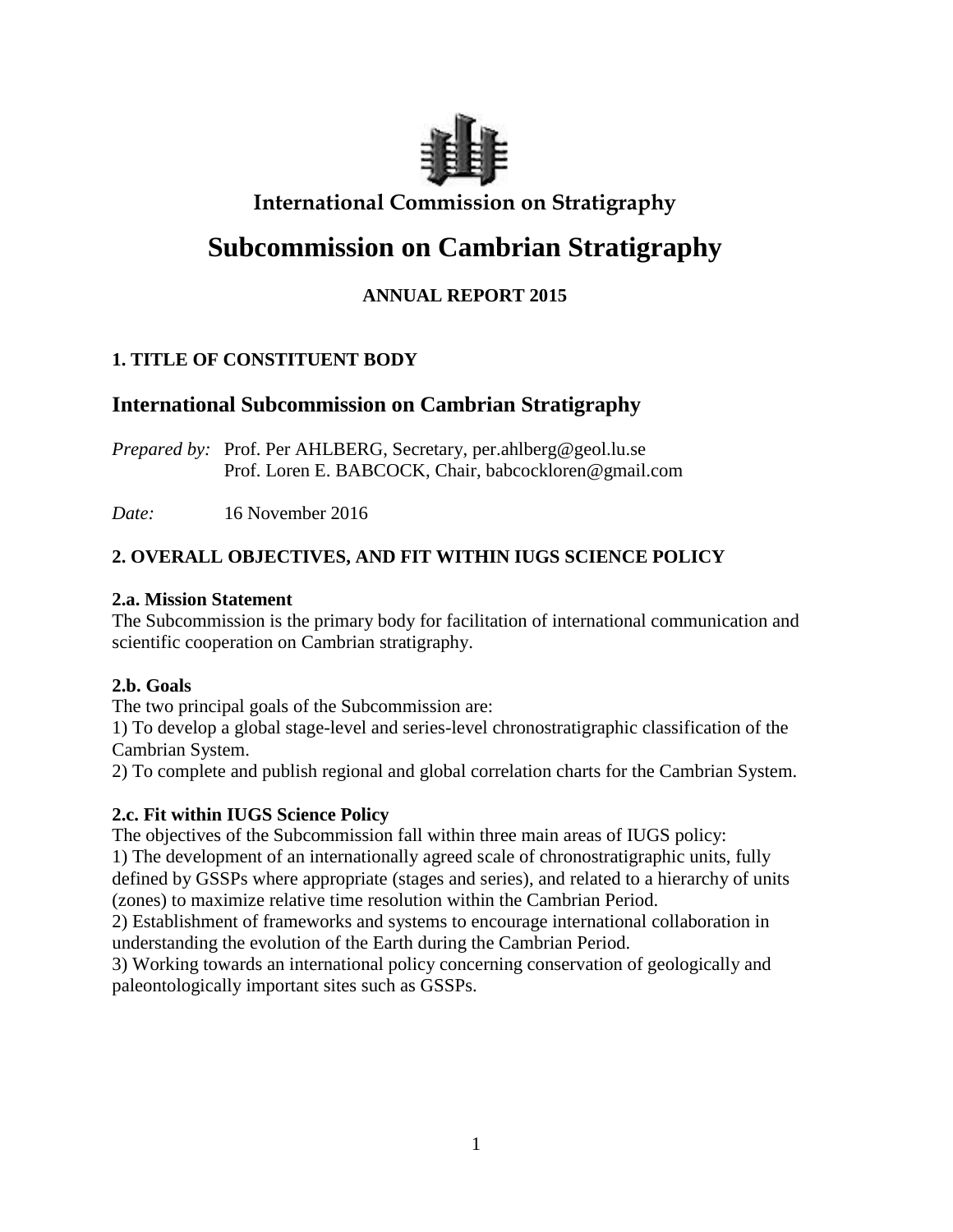### **3. CHIEF ACCOMPLISHMENTS AND PRODUCTS IN 2015**

# **3.a. Strati 2015, 2nd International Congress on Stratigraphy, Graz, Austria**

The Cambrian Subcommission held its annual meeting in association with the Strati 2015 Meeting in Graz, Austria (organized by Werner Pillar). The Subcommission sponsored a daylong session devoted primarily toward the lower part of the Cambrian System. Most of the major Cambrian stratigraphic issues remaining to be solved are in the lower half of the system, and the session was primarily aimed at addressing potential solutions. In addition, Subcommission members delivered talks or posters in other sessions.

#### **3.b. ISCS Webpage**

The Cambrian Subcommission's webpage was updated in 2015. The webpage accounts for the many important changes that have occurred with respect to global chronostratigraphy of the Cambrian System, and includes updated contact information, lists of important publications, and other essential information.

#### **3.c. Cambrian Stage 5**

In 2015, the Working Group on Cambrian Stage 5 provided its recommendation on which stratigraphic horizon (of five options) to be used to mark the base of the stage. The base of provisional Stage 5 is likely to be selected at the FAD of the oryctocephalid trilobite *Oryctocephalus indicus*. This position lies just above the base of a eustatic rise, lies somewhat above a globally recognizable extinction interval (the redlichiid trilobite-olenellid trilobite extinction), and is within the interval defined by the ROECE  $\delta^{13}$ C excursion.

### **3.d. List of major publications of subcommission work**

1) A theme issue of *Annales de Paléontologie* (Volume 101, Issue 3, 2015), containing papers resulting from presentations at the ISCS Subcommission meeting in Morocco (2014), was published under the editorship of Sébastien Clausen, J. Javier Álvaro, and Léa Devaere.

2) A large theme issue of *Palaeoworld* (Volume 24, Issues 1-2), Geologic and Biotic Events and their Relationships during the Early to Middle Paleozoic, edited by Renbin Zhan, Jishou Jin, and David A. T. Harper, was published. The issue contains papers resulting from the IGCP 591 meeting in Yunnan, China (2014). The meeting was held jointly with the meetings of the Cambrian, Ordovician, and Silurian Subcommissions.

#### **3.e. Problems encountered**

1) A planned field meeting of the Cambrian Subcommission, to be held to Newfoundland, Canada, had to be cancelled due to unforeseen logistical problems. The Subcommission nevertheless did meet, holding its annual meeting in association with the Strati 2015 meeting in Graz, Austria.

2) The principal difficulties encountered in 2015 were: 1, obtaining funding to support basic research on key stratigraphic intervals (potential GSSP horizons and sections); and 2, obtaining funding to support travel. A modest increase in funding for the coming year would be of great benefit to members of some of the Working Groups on key horizons who have limited access to funding through nationally competitive research grants.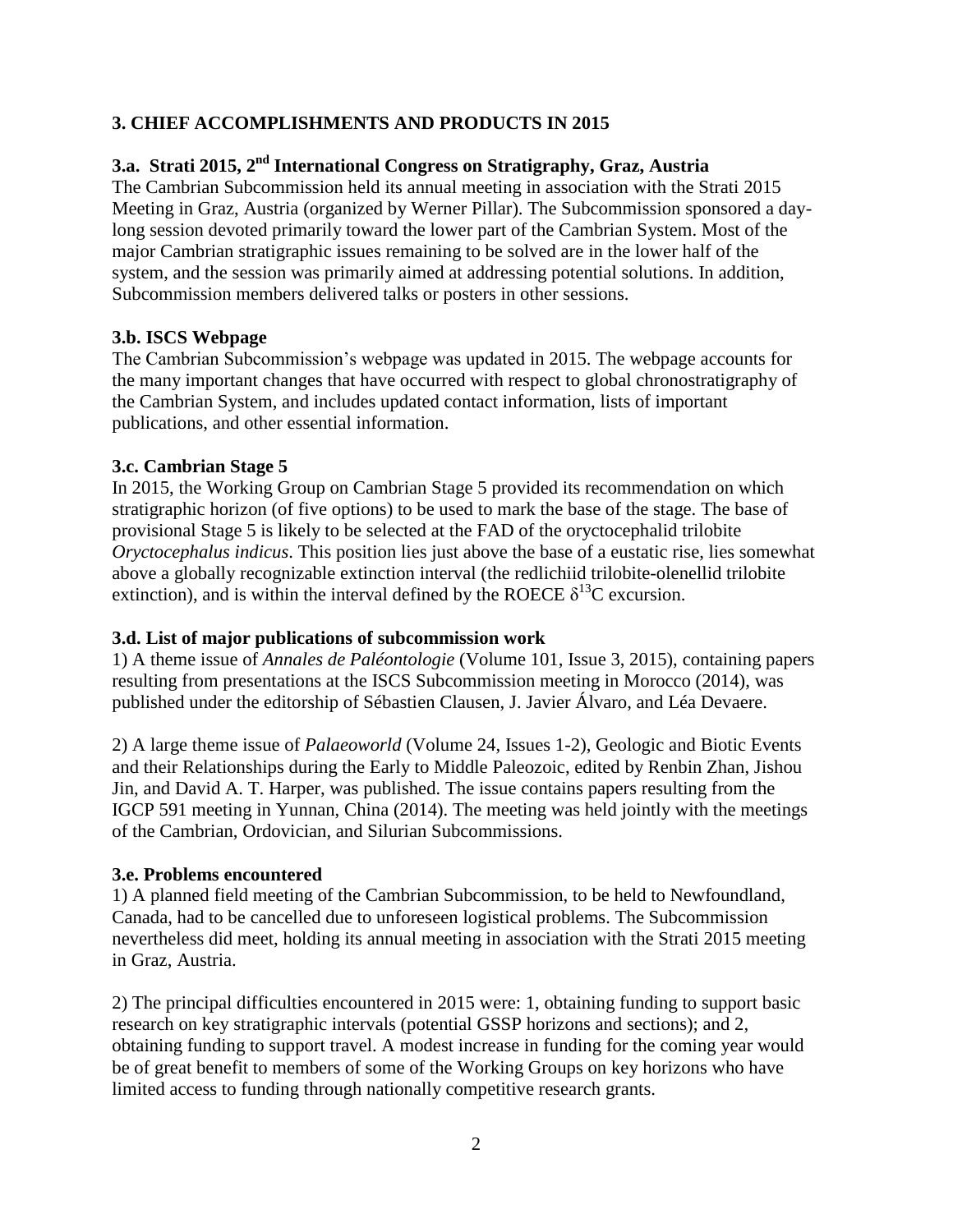#### **4. OBJECTIVES AND WORK PLAN FOR NEXT YEAR (2016)**

In 2016 the Cambrian Subcommission will continue work toward defining GSSPs for its remaining provisional stages. The general plan is to finalize Stage 5 and arrive at a decision on how to define Stage 10 in 2016; then to arrive at decisions on stages 2, 3, and 4 in subsequent years. In addition, the Subcommission will examine issues surrounding definition of the Cambrian GSSP.

#### **Specific GSSP Foci for 2016**

The Cambrian Subcommission is finalizing a decision on provisional Stage 5 (and Series 3), and expects to submit a proposal to ICS for ratification in 2016.

In 2016, the Subcommission hopes to make significant progress toward a decision on provisional Stage 10.

#### **5. SUMMARY OF EXPENDITURES IN 2015**

#### INCOME

| Carried forward from 2014                             | 0.00      |
|-------------------------------------------------------|-----------|
| <b>ICS</b> Allocation                                 | \$4000.00 |
| SUBTOTAL 2015 income                                  | \$4000.00 |
| <b>EXPENDITURE FROM 2015 BUDGET</b>                   |           |
| Contribution to officer's travel expenses             | \$3926.31 |
| (actual travel expenses exceeded the budget slightly) |           |
| SUBTOTAL 2015 expenditures                            | \$3926.31 |
| To be carried forward to 2016                         | 73.69     |

#### **6. BUDGET REQUESTS AND ICS COMPONENT FOR 2016**

In order to accelerate the pace of work in establishing GSSPs within the Cambrian, we request a modest increase in funds from ICS as compared to previous years. This will be especially important in 2016 because of the need for Voting Members of the Subcommission to be present at the ISCS field meeting in Australia, where we will have the opportunity to examine and discuss potential GSSP stratotypes in the lower part of the Cambrian System. The proposed increased funding is also targeted at field research on key sections by Working Group members and young scientists. Also, we request support for Voting Members to attend the International Geological Congress meeting in Cape Town, South Africa.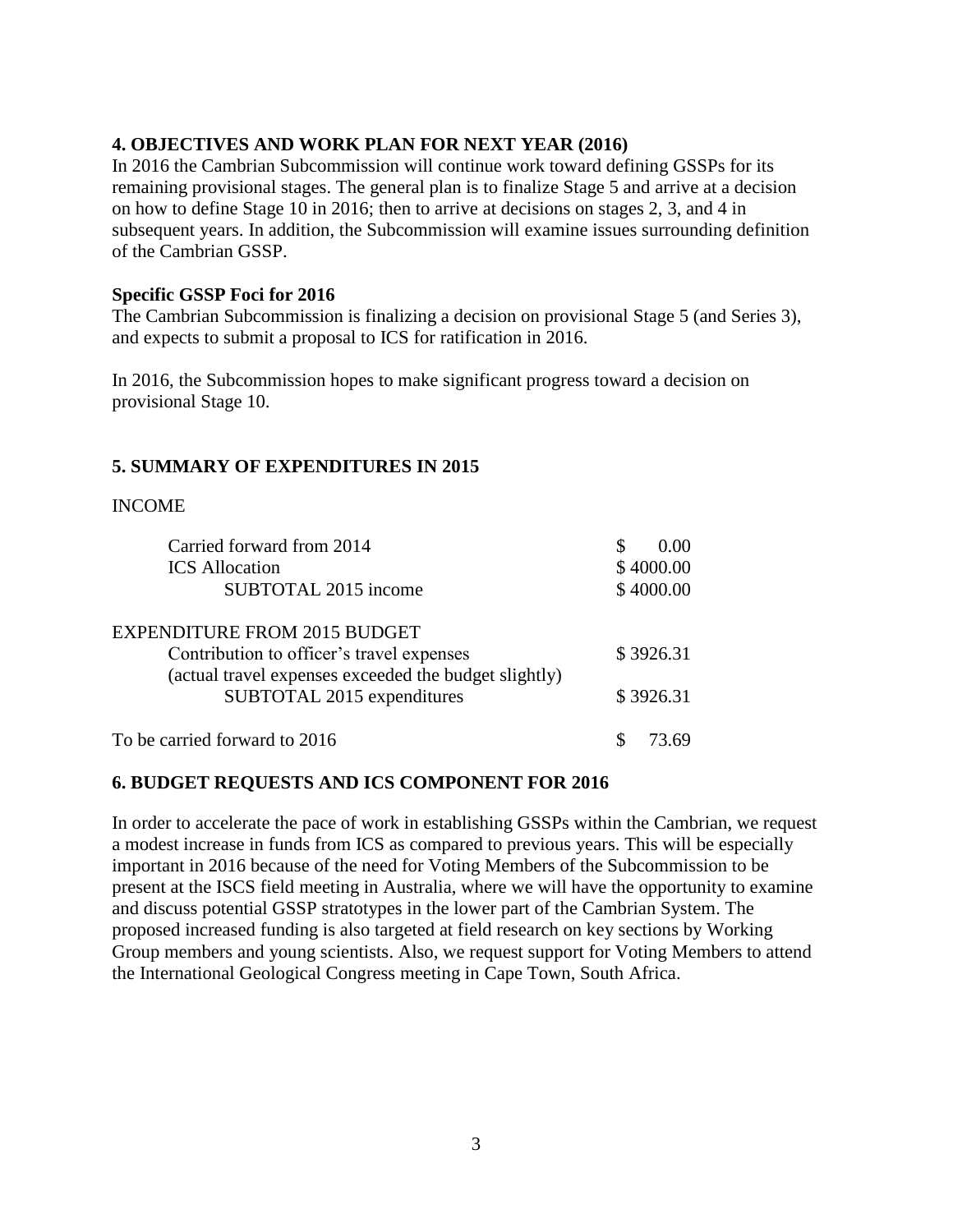| <b>INCOME</b>                                              |     |           |
|------------------------------------------------------------|-----|-----------|
| Carry-over from 2015                                       | \$. | 73.69     |
| PLANNED EXPENDITURES FOR 2016                              |     |           |
| Preparation for the 20th Cambrian Stage Subdivision        |     | \$1000.00 |
| Working Group Conference in South Australia                |     |           |
| Executive and VMs travel costs, Cambrian                   |     |           |
| Subcommission field meeting                                |     | \$3000.00 |
| Support for 2 young scientists to attend the field meeting |     | \$2000.00 |
| General office expenses                                    |     | 100.00    |
| TOTAL 2016 PLANNED EXPENSES                                |     | \$6100.00 |
| <b>ICS 2016 BUDGET REQUEST</b>                             |     | \$6100.00 |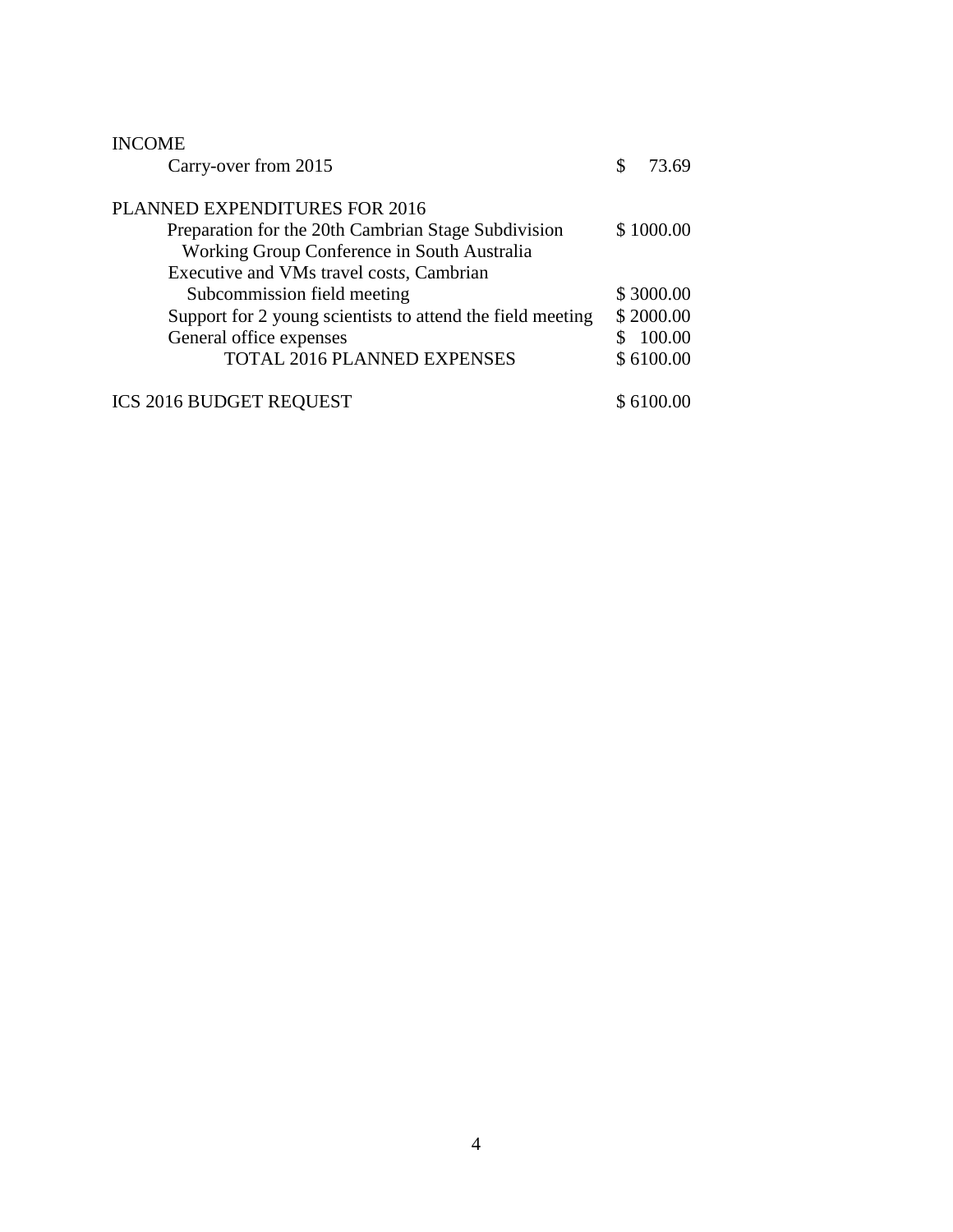### **APPENDICES**

### **7. CHIEF ACCOMPLISHMENTS OVER PAST FIVE YEARS (2011–2015)**

- From 2011 to 2015 the Cambrian Stage Subdivision Working Group has made four reconnaissance visits to sections in association with international field conferences. Areas visited are the southern Great Basin, USA (2011), Guizhou, China (2012), Scandinavia (2013), and Morocco and South China (2014).
- In association with each of the field conferences, regional and/or global correlation charts have been published in technical papers.
- The Cambrian Subcommission has devised a plan for subdividing the Cambrian System into four series and 10 stages. The two lower series will embrace two stages each, and the upper two series will embrace three stages each. Through 2007, two series (Terreneuvian and Furongian) and four stages (Fortunian, Drumian, Guzhangian, and Paibian) had been ratified. Since that time, one stage, the Jiangshanian has been ratified (2011).
- Beginning with the Jiangshanian Stage, the Cambrian Subcommission has been interested in establishing ASSPs. An ASSP for the Jiangshanian was approved in 2012.

### **8. OBJECTIVES AND WORK PLAN FOR NEXT FOUR YEARS (2016–2019)**

- The principal objective of the Subcommission for 2015 is to narrow possibilities for horizons and GSSP stratotypes for the remaining undefined stages, which are provisionally identified as stages 2, 3, 4, 5, and 10.
- The ISCS has developed a prioritized plan for formalizing definition of the remaining undefined GSSPs. The plan is:
	- 1) Within the next year, provisional Stage 5 is expected to be defined.
	- 2) Provisional Stage 10 is expected to be defined next, but a decision on a GSSP is likely to be at least one or two years away.
	- 3) Following a decision on Stage 10, provisional stages 2, 3, and 4, are expected to be defined in rapid succession. A decision on the preferred GSSP horizon of any one of the three stages will restrict choices for the remaining two stages, so the ISCS is approaching work toward definition of the three stages as closely linked.
	- 4) A more long-term objective is re-examination of the Cambrian System (Terreneuvian Series, Fortunian Stage) GSSP. Imprecision in correlating the lower boundary of the Cambrian System has been encountered on all paleocontinents, and the ISCS is now engaged in seeking a practical solution to remedy the problem (see Babcock, L.E. et al. 2014: Proposed reassessment of the Cambrian GSSP. *Journal of African Earth Sciences 98*, 3–10). A decision on how to proceed with the Cambrian GSSP is expected to be made following ratification of GSSPs for stages 2, 3, and 4.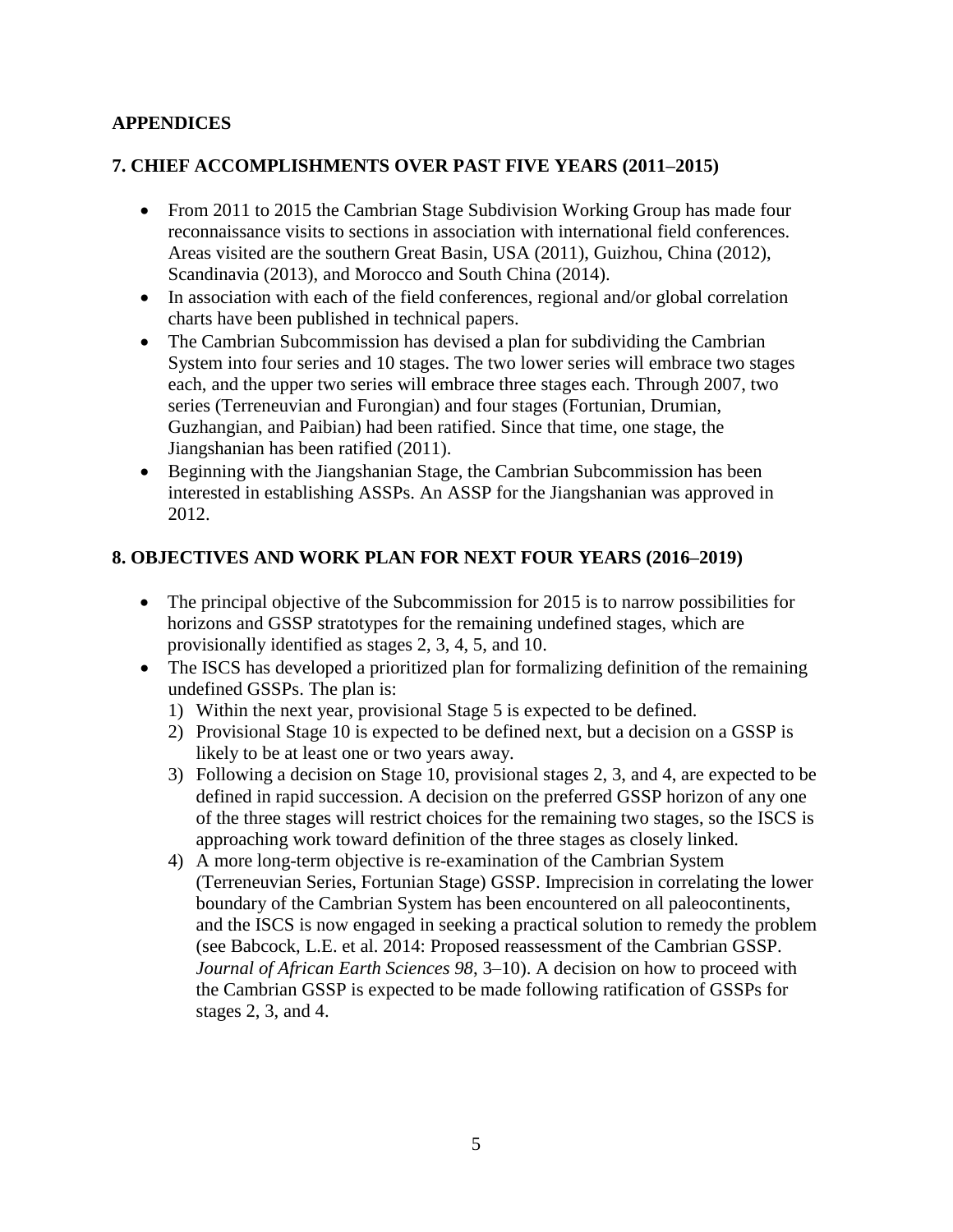#### **9. ORGANIZATION AND SUBCOMMISSION MEMBERSHIP**

# **9.a. Names and Addresses of Current Officers and Voting Members** *Subcommission officers (2012–2016)*

*Chairman:*Loren E. Babcock (USA, Sweden) [babcockloren@gmail.com](mailto:loren.babcock@geol.lu.se) *Vice-Chair:* Xingliang Zhang (China) [xzhang69@nwu.edu.cn](mailto:xzhang69@nwu.edu.cn) *Secretary:* Per Ahlberg (Sweden) [per.ahlberg@geol.lu.se](mailto:per.ahlberg@geol.lu.se) *List of Voting Members (including officers) for 2012–2016* 1) Per Ahlberg, Lund, Sweden [per.ahlberg@geol.lu.se](mailto:per.ahlberg@geol.lu.se) 2) José-Javier Álvaro, Villeneuve d'Ascq, Spain [jose-javier.alvaro@uni-lille1.fr,](mailto:jose-javier.alvaro@uni-lille1.fr) [alvarobjj@cab.inta-csis.es,](mailto:alvarobjj@cab.inta-csis.es) [jj.alvaro@csic.es](mailto:jj.alvaro@csic.es) 3) Loren E. Babcock, Columbus, Ohio, USA, and Lund, Sweden [babcockloren@gmail.com](mailto:babcockloren@gmail.com) 4) Gabriella Bagnoli, Pisa, Italy [bagnoli@dst.unipi.it](mailto:bagnoli@dst.unipi.it) 5) Duck K. Choi, Seoul, Korea [dkchoi@snu.ac.kr](mailto:dkchoi@snu.ac.kr) 6) Olaf Elicki, Freiberg, Germany [elicki@geo.tu-freiberg.de](mailto:elicki@geo.tu-freiberg.de) 7) Gerd Geyer, Germany [gerd.geyer@uni-wuerzburg.de](mailto:gerd.geyer@uni-wuerzburg.de) 8) Rodolfo Gozalo, Valencia, Spain [rodolfo.gozalo@uv.es](mailto:rodolfo.gozalo@uv.es) 9) James B. Jago, Mawson Lakes, Australia [jim.jago@unisa.edu.au](mailto:jim.jago@unisa.edu.au) 10) Pierre D. Kruse, Darwin, Australia [archaeo.kruse@gmail.com](mailto:archaeo.kruse@gmail.com) 11) Linda B. McCollum, Cheney, Washington, USA **Imccollum@ewu.edu** 12) Malgorzata Moczydlowska-Vidal, Sweden [malgo.vidal@pal.uu.se](mailto:malgo.vidal@pal.uu.se) 13) Elena B. Naimark, Moscow, Russia [naimark@paleo.ru](mailto:naimark@paleo.ru) 14) Tatyana V. Pegel, Novosibirsk, Russia [pegel@mail.ru](mailto:pegel@mail.ru) 15) Shanchi Peng, Nanjing, China [scpeng@nigpas.ac.cn](mailto:scpeng@nigpas.ac.cn) 16) Leonid Popov, Wales, UK leonid.popov@museumwales.ac.uk 17) Brian R. Pratt, Saskatchewan, Canada [brian.pratt@usask.ca](mailto:brian.pratt@usask.ca) 18) Matthew R. Saltzman, Columbus, Ohio, USA [saltzman.11@osu.edu](mailto:saltzman.11@osu.edu) 19) Michael Steiner, Berlin Germany [michael.steiner@FU-Berlin.de](mailto:michael.steiner@FU-Berlin.de) 20) Alexey I. Varlamov, Moscow, Russia [varlamov@vnigni.ru,](mailto:varlamov@vnigni.ru) [info@vnigni.ru](mailto:info@vnigni.ru) 21) Mark Webster, Chicago, Illinois, USA [mwebster@geosci.uchicago.edu](mailto:mwebster@geosci.uchicago.edu) 22) Xingliang Zhang, Xi'an, China [xzhang69@nwu.edu.cn](mailto:xzhang69@nwu.edu.cn) 23) Maoyan Zhu, Nanjing, China [myzhu@nigpas.ac.cn](mailto:myzhu@nigpas.ac.cn) 24) Anna Zylinska, Warsaw, Poland [anna.zylinska@uw.edu.pl](mailto:anna.zylinska@uw.edu.pl)

#### **9.b. List of Working (Task) Groups and their officers**

- 1. WG on Stage 10 GSSP, chaired by Per Ahlberg (Sweden)
- 2. WG on Stage 5 GSSP, chaired by Linda B. McCollum (USA)
- 3. WG on Stage 4 GSSP, chaired by James B. Jago (Australia)
- 4. WG on Stage 3 GSSP, chaired by Xingliang Zhang (China)
- 5. WG on Stage 2 GSSP, chaired by Michael Steiner (Germany)

#### **9.c. Interfaces with other international projects**

In July 2015, the Cambrian Subcommission held its annual meeting in association with the  $2<sup>nd</sup>$ International Congress on Stratigraphy (STRATI 2015) in Graz, Austria. The congress and